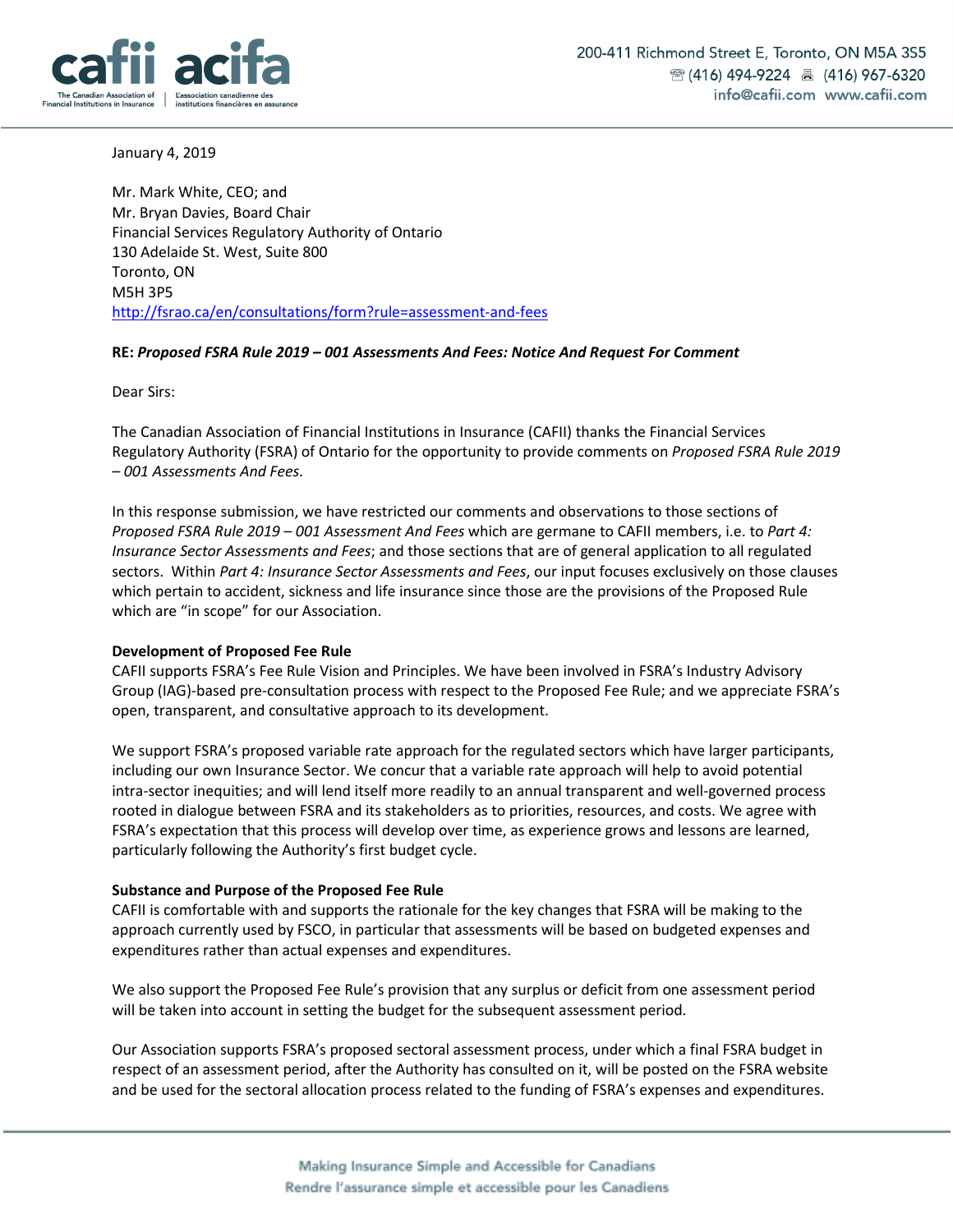CAFII appreciates and supports FSRA's inclusion of a commitment that strict governance mechanisms will be put in place to set and monitor the level of the contingency reserve amount; and that it will be capped at \$4 million in aggregate and can only be used if approved by the FSRA Board.

## **Comparison to FSCO/DICO Approach**

With respect to the key change provision that "for the market conduct regulation of property and casualty insurance and accident, sickness and life insurance, the assessment basis has changed from net (i.e., net of reinsurance) premiums to direct written premiums," CAFII concurs with FSRA's view that direct written premiums are a reasonable proxy for the proportion of regulatory activity generated by each insurer.

However, we recommend that FSRA implement this change in a graduated manner over multiple years (at least two) in order to smooth out and ease the impact upon those companies affected (e.g. limit any increase to 50% of the prior year's assessment in Year 1 or some similar logic). This change to basing assessments upon direct written premiums, rather than upon net premiums as FSCO does at present, will result in a substantial increase in assessments for some insurers.

# **Appendix A, Part 4: Insurance Sector Assessments And Fees**

CAFII is comfortable with and supports the following definitions and proposals set out in Appendix A, Part 4:

- the definitions related to accident, sickness and life insurance in 1(a) and 1(b); and the definition of "accident, sickness and life insurance market conduct activities in 1(c) on page 6;
- the definitions of "direct written premiums for accident, sickness, and life insurance" and "direct written premiums for accident and sickness insurance" in 1(f) and 1(g) on page 6;
- the definition of "total budgeted expenses for accident, sickness and life insurance market conduct activities" in 1(r) on page 8;
- the definition of "total budgeted fees for accident, sickness and life insurance market conduct activities" in  $1(v)$  on page 8;
- the approach proposed in (2) of 4.1 Assessments on page 9 with respect to the determination and allocation of direct costs and common costs within the Insurance Sector; and
- the approach proposed in  $4(1)(6)$  on page 10 as the formula for calculating an insurer's share of an assessment of the insurance sector for an assessment period in respect of accident, sickness and life insurance market conduct activities. We find the formula proposed to be an easily understood and transparent calculation formula.

In addition, we offer the following comments and observations with respect to other provisions within Appendix A, Part 4:

With respect to the assessment payment timelines/terms set out in  $4(1)(8)$  on page  $10 -$  ie. that assessments must be paid within 14 days after the date of the invoice for the assessment – CAFII strongly recommends that the assessment payment due date be set at 30 days after the data of the invoice for the assessment, which is more in keeping with industry standards and expectations.

Our Association is comfortable with the licence fees set out in the table under 4.2 (1) on page 11 of Appendix A, as we recognize that the fees specified are status quo amounts which have not been changed from the current fees charged by FSCO.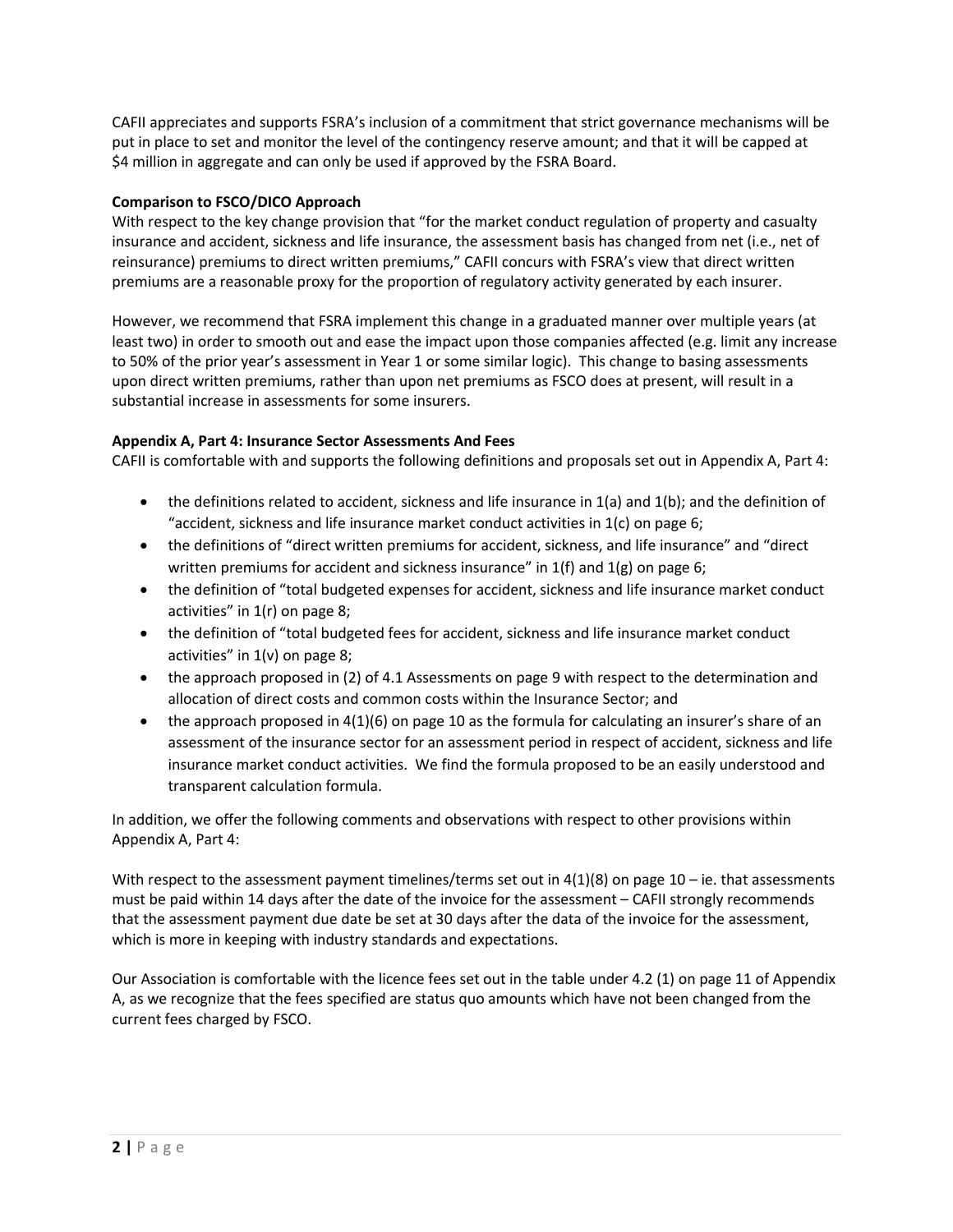However, we also note that while the fees table set out here in FSRA's "Proposed Fee Rule 2019 – 001: Assessments and Fees" is nearly identical to the table set out on pps. 2-3 of FSRA's "Proposed Fee Rule 2019 – 001B: Fees and Assessments (Interim)," the one notable exception is that the latter includes an additional row at the end related to LLQP fees in respect of the purchase of LLQP course material. We therefore recommend that the fee tables in the two proposed Fee Rules be made identical to and consistent with each other.

With respect to Clause 1 under 10.1 Effective Date on page 20 of FSRA's "Proposed Fee Rule 2019 – 001: Assessments and Fees" which states that "This Rule comes into force on \_\_\_\_\_\_\_\_, 2019," CAFII respectfully requests that FSRA provide a minimum of 60 days' advance notice and confirmation of the date on which the Rule will come into force.

With respect to the several clauses in 10.2 (2) on page 21 of Appendix A, CAFII appreciates the rigour and care that FSRA is taking to specify that the double-billing of a fee will not be permitted to occur in the transition from the current regulatory regime to FSRA as the new regulator.

## **Conclusion**

Thank you again for the opportunity to provide input and feedback on *Proposed FSRA Rule 2019 – 001 Assessments And Fees*. Should you require further information from CAFII or wish to meet with representatives from our Association at any time, please contact Brendan Wycks, CAFII Co-Executive Director, at brendan.wycks@cafii.com or 647-218-8243.

We also extend a note of thanks and appreciation to FSRA for inviting our Association -- as a key stakeholder within the Insurance regulated sector -- to participate, alongside the Canadian Life and Health Insurance Association, in Industry Advisory Group-based pre-consultation processes related to the Authority's assessments and fees; and the priorities and budget for your 2019-20 start-up year.

We have found our participation in the IAG – Life and Health Insurance to be meaningful and productive. In that connection, CAFII representatives have experienced directly FSRA's commendable commitment to put dialogue and consultation at the core of its approach to modernizing, launching, and regulating; and we appreciate your commitment to maintain that open, transparent, and consultative approach even after FSRA is launched this year as the successor regulator to FSCO and DICO.

Sincerely,

Martin Boyle Board Secretary and Chair, Executive Operations Committee